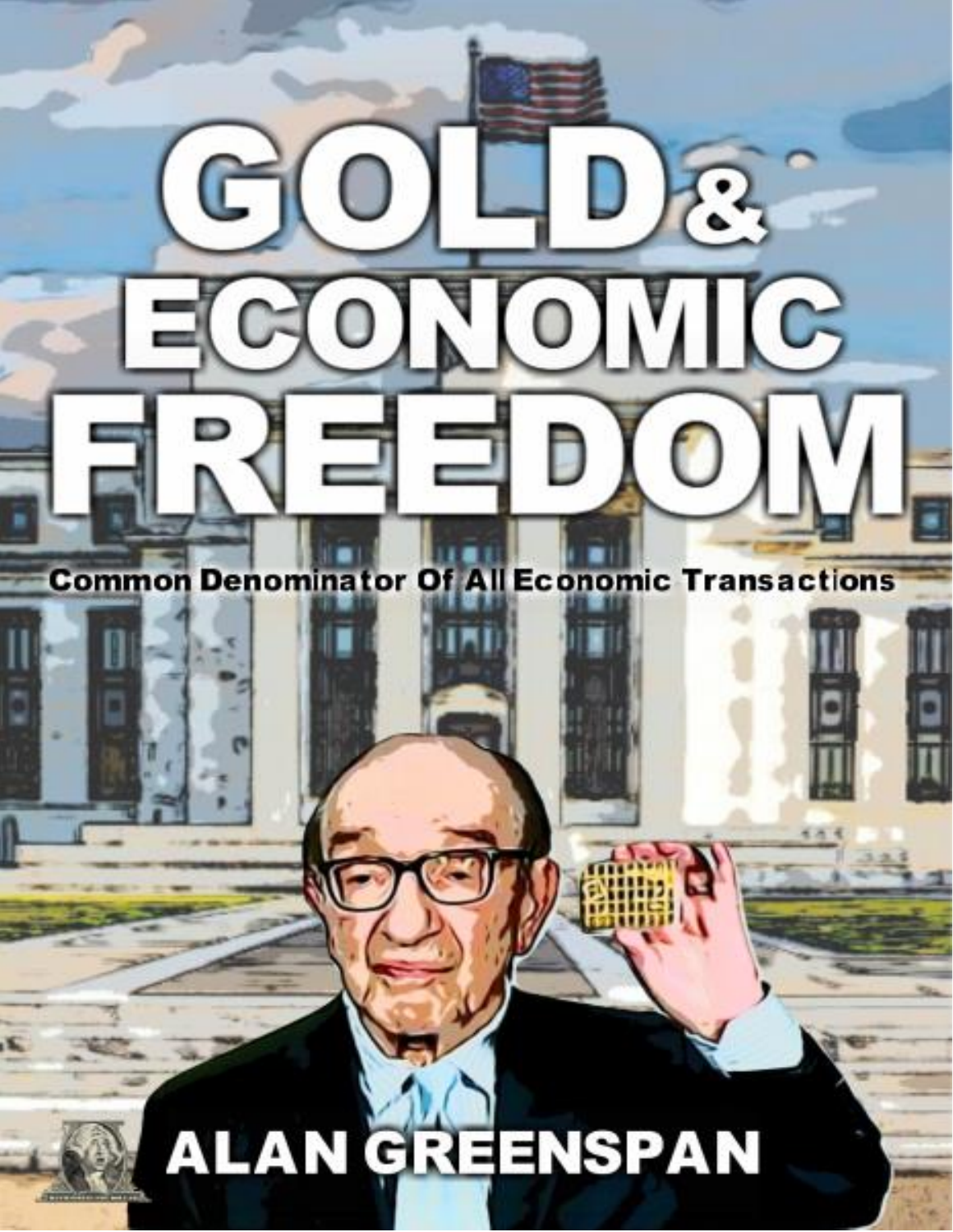## Gold and Economic Freedom

by Alan Greenspan

**Published in Ayn Rand's "Objectivist" newsletter in 1966, and reprinted in her book, Capitalism: The Unknown Ideal, in 1967.**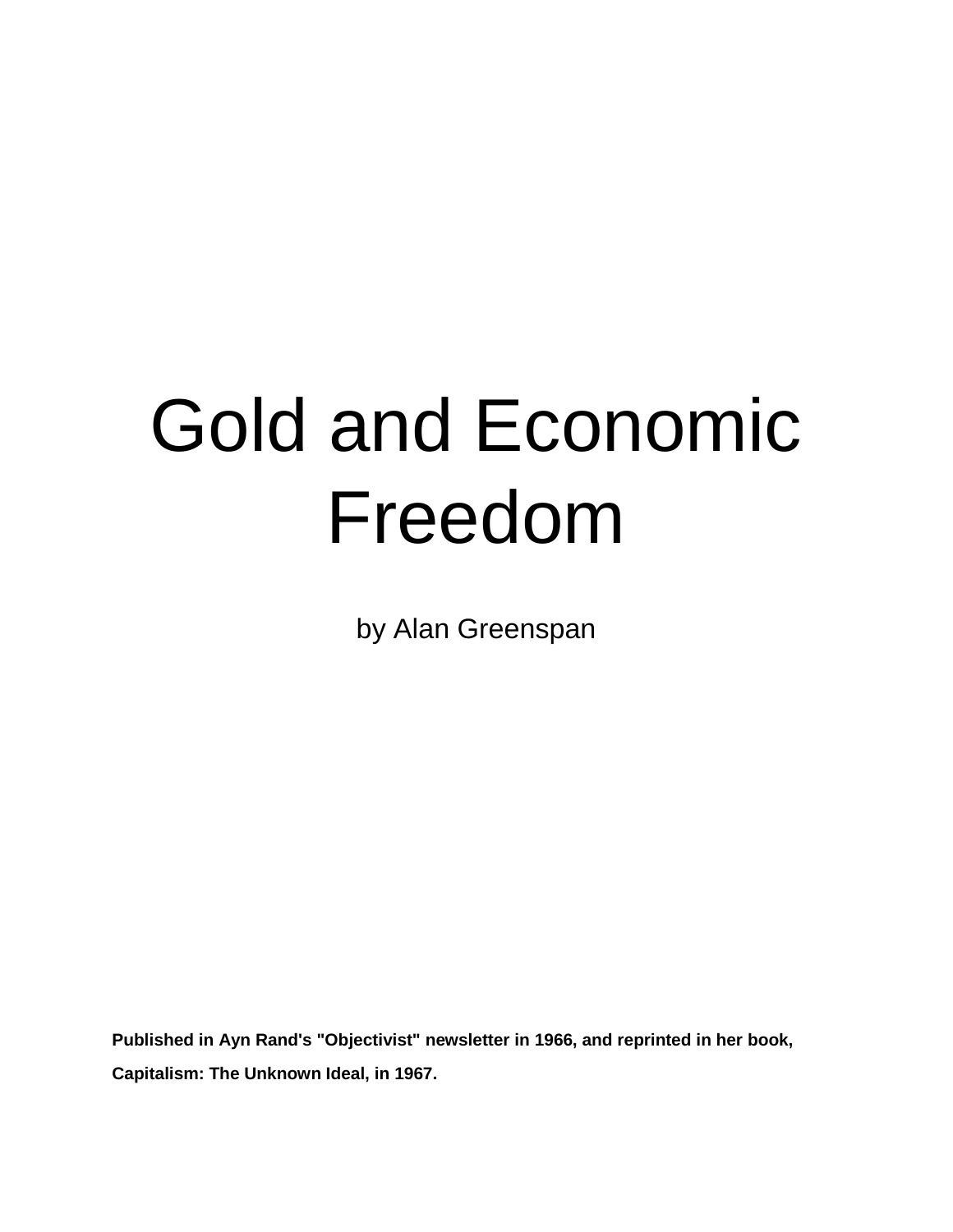An almost hysterical antagonism toward the gold standard is one issue which unites statists of all persuasions. They seem to sense — perhaps more clearly and subtly than many consistent defenders of laissez-faire — that gold and economic freedom are inseparable, that the gold standard is an instrument of laissez-faire and that each implies and requires the other.

In order to understand the source of their antagonism, it is necessary first to understand the specific role of gold in a free society.

**Money is the common denominator of all economic transactions**. It is that commodity which serves as a medium of exchange, is universally acceptable to all participants in an exchange economy as payment for their goods or services, and can, therefore, be used as a standard of market value and as a store of value, i.e., as a means of saving.

The existence of such a commodity is a precondition of a division of labor economy. If men did not have some commodity of objective value which was generally acceptable as money, they would have to resort to primitive barter or be forced to live on selfsufficient farms and forgo the inestimable advantages of specialization. If men had no means to store value, i.e., to save, neither long-range planning nor exchange would be possible.

What medium of exchange will be acceptable to all participants in an economy is not determined arbitrarily. First, the medium of exchange should be durable. In a primitive society of meager wealth, wheat might be sufficiently durable to serve as a medium, since all exchanges would occur only during and immediately after the harvest, leaving no value-surplus to store. But where store-of-value considerations are important, as they are in richer, more civilized societies, the medium of exchange must be a durable commodity, usually a metal.

A metal is generally chosen because it is homogeneous and divisible: every unit is the same as every other and it can be blended or formed in any quantity. Precious jewels, for example, are neither homogeneous nor divisible. More important, the commodity chosen as a medium must be a luxury. Human desires for luxuries are unlimited and, therefore, luxury goods are always in demand and will always be acceptable. Wheat is a luxury in underfed civilizations, but not in a prosperous society. Cigarettes ordinarily would not serve as money, but they did in post-World War II Europe where they were considered a luxury. The term "luxury good" implies scarcity and high unit value. Having a high unit value, such a good is easily portable; for instance, an ounce of gold is worth a half-ton of pig iron.

In the early stages of a developing money economy, several media of exchange might be used, since a wide variety of commodities would fulfill the foregoing conditions. However, one of the commodities will gradually displace all others, by being more widely acceptable. Preferences on what to hold as a store of value will shift to the most widely acceptable commodity, which, in turn, will make it still more acceptable. The shift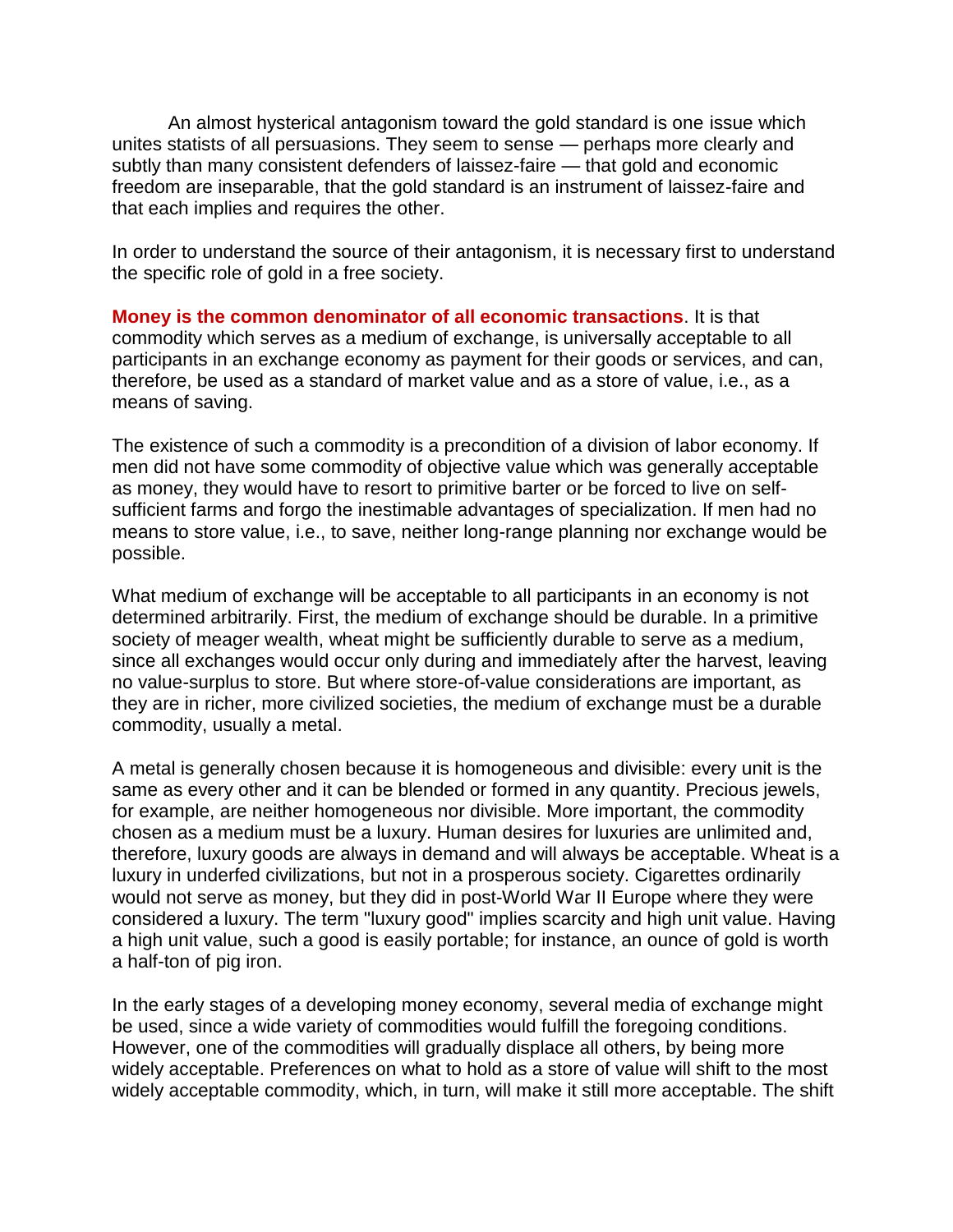is progressive until that commodity becomes the sole medium of exchange. The use of a single medium is highly advantageous for the same reasons that a money economy is superior to a barter economy: it makes exchanges possible on an incalculably wider scale.

Whether the single medium is gold, silver, seashells, cattle, or tobacco is optional, depending on the context and development of a given economy. In fact, all have been employed, at various times, as media of exchange. Even in the present century, two major commodities, gold and silver, have been used as international media of exchange, with gold becoming the predominant one. **Gold, having both artistic and functional uses and being relatively scarce, has significant advantages over all other media of exchange.**

Since the beginning of World War I, it has been virtually the sole international standard of exchange. If all goods and services were to be paid for in gold, large payments would be difficult to execute and this would tend to limit the extent of a society's divisions of labor and specialization. Thus a logical extension of the creation of a medium of exchange is the development of a banking system and credit instruments (bank notes and deposits) which act as a substitute for, but are convertible into, gold.

A free banking system based on gold is able to extend credit and thus to create bank notes (currency) and deposits, according to the production requirements of the economy. Individual owners of gold are induced, by payments of interest, to deposit their gold in a bank (against which they can draw checks). But since it is rarely the case that all depositors want to withdraw all their gold at the same time, the banker need keep only a fraction of his total deposits in gold as reserves. This enables the banker to loan out more than the amount of his gold deposits (which means that he holds claims to gold rather than gold as security of his deposits). But the amount of loans which he can afford to make is not arbitrary: he has to gauge it in relation to his reserves and to the status of his investments.

When banks loan money to finance productive and profitable endeavors, the loans are paid off rapidly and bank credit continues to be generally available. But when the business ventures financed by bank credit are less profitable and slow to pay off, bankers soon find that their loans outstanding are excessive relative to their gold reserves, and they begin to curtail new lending, usually by charging higher interest rates. This tends to restrict the financing of new ventures and requires the existing borrowers to improve their profitability before they can obtain credit for further expansion. Thus, under the gold standard, a free banking system stands as the protector of an economy's stability and balanced growth.

When gold is accepted as the medium of exchange by most or all nations, an unhampered free international gold standard serves to foster a world-wide division of labor and the broadest international trade. Even though the units of exchange (the dollar, the pound, the franc, etc.) differ from country to country, when all are defined in terms of gold the economies of the different countries act as one — so long as there are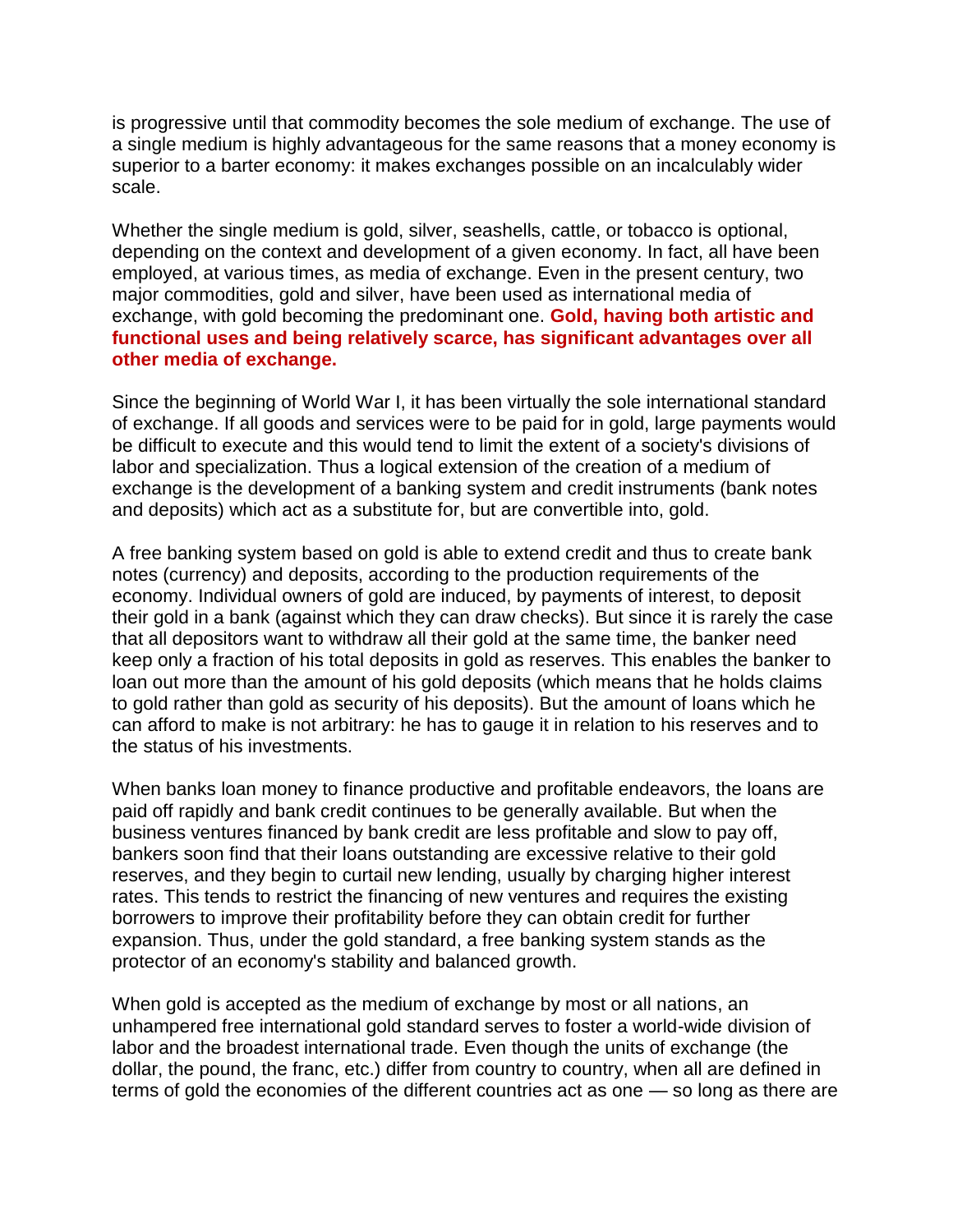no restraints on trade or on the movement of capital. Credit, interest rates, and prices tend to follow similar patterns in all countries. For example, if banks in one country extend credit too liberally, interest rates in that country will tend to fall, inducing depositors to shift their gold to higher-interest paying banks in other countries. This will immediately cause a shortage of bank reserves in the "easy money" country, inducing tighter credit standards and a return to competitively higher interest rates again.

A fully free banking system and fully consistent gold standard have not as yet been achieved. But prior to World War I, the banking system in the United States (and in most of the world) was based on gold and even though governments intervened occasionally, banking was more free than controlled. Periodically, as a result of overly rapid credit expansion, banks became loaned up to the limit of their gold reserves, interest rates rose sharply, new credit was cut off, and the economy went into a sharp, but short-lived recession. (Compared with the depressions of 1920 and 1932, the pre-World War I business declines were mild indeed.) It was limited gold reserves that stopped the unbalanced expansions of business activity, before they could develop into the post-World War I type of disaster. The readjustment periods were short and the economies quickly reestablished a sound basis to resume expansion.

But the process of cure was misdiagnosed as the disease: if shortage of bank reserves was causing a business decline — argued economic interventionists — why not find a way of supplying increased reserves to the banks so they never need be short! If banks can continue to loan money indefinitely — it was claimed — there need never be any slumps in business. And so the Federal Reserve System was organized in 1913. It consisted of twelve regional Federal Reserve banks nominally owned by private bankers, but in fact government sponsored, controlled, and supported.

Credit extended by these banks is in practice (though not legally) backed by the taxing power of the federal government. Technically, we remained on the gold standard; individuals were still free to own gold, and gold continued to be used as bank reserves. But now, in addition to gold, credit extended by the Federal Reserve banks ("paper reserves") could serve as legal tender to pay depositors.

When business in the United States underwent a mild contraction in 1927, the Federal Reserve created more paper reserves in the hope of forestalling any possible bank reserve shortage. More disastrous, however, was the Federal Reserve's attempt to assist Great Britain who had been losing gold to us because the Bank of England refused to allow interest rates to rise when market forces dictated (it was politically unpalatable). The reasoning of the authorities involved was as follows: if the Federal Reserve pumped excessive paper reserves into American banks, interest rates in the United States would fall to a level comparable with those in Great Britain; this would act to stop Britain's gold loss and avoid the political embarrassment of having to raise interest rates.

The "Fed" succeeded; it stopped the gold loss, but it nearly destroyed the economies of the world, in the process. The excess credit which the Fed pumped into the economy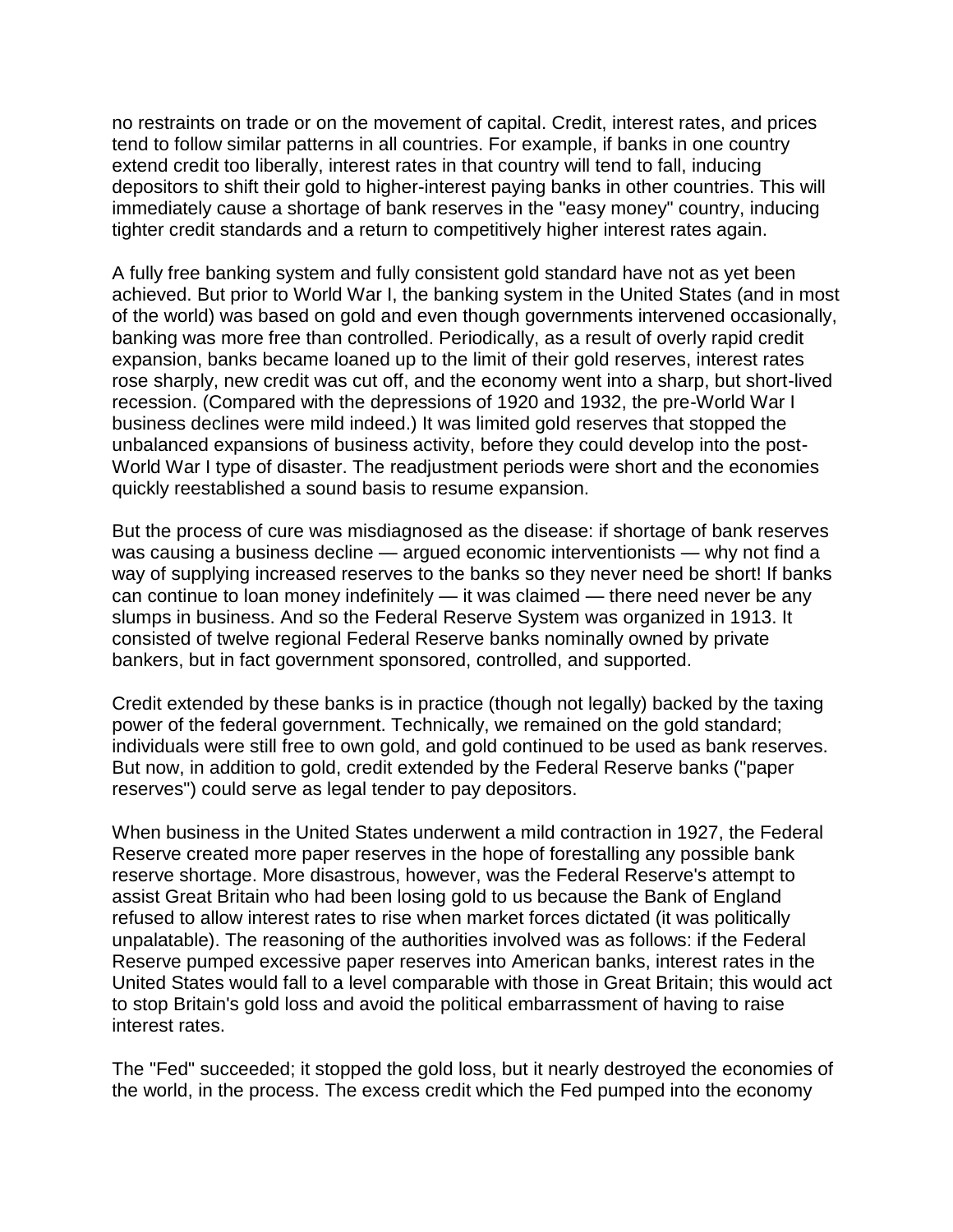spilled over into the stock market, triggering a fantastic speculative boom. Belatedly, Federal Reserve officials attempted to sop up the excess reserves and finally succeeded in braking the boom. But it was too late: by 1929 the speculative imbalances had become so overwhelming that the attempt precipitated a sharp retrenching and a consequent demoralizing of business confidence.

As a result, the American economy collapsed. Great Britain fared even worse, and rather than absorb the full consequences of her previous folly, she abandoned the gold standard completely in 1931, tearing asunder what remained of the fabric of confidence and inducing a world-wide series of bank failures. The world economies plunged into the Great Depression of the 1930's.

With a logic reminiscent of a generation earlier, statists argued that the gold standard was largely to blame for the credit debacle which led to the Great Depression. If the gold standard had not existed, they argued, Britain's abandonment of gold payments in 1931 would not have caused the failure of banks all over the world. (The irony was that since 1913, we had been, not on a gold standard, but on what may be termed "a mixed gold standard"; yet it is gold that took the blame.) But the opposition to the gold standard in any form — from a growing number of welfare-state advocates — was prompted by a much subtler insight: the realization that the gold standard is incompatible with chronic deficit spending (the hallmark of the welfare state). Stripped of its academic jargon, the welfare state is nothing more than a mechanism by which governments confiscate the wealth of the productive members of a society to support a wide variety of welfare schemes.

**A substantial part of the confiscation is effected by taxation**. But the welfare statists were quick to recognize that if they wished to retain political power, the amount of taxation had to be limited and they had to resort to programs of massive deficit spending, i.e., they had to borrow money, by issuing government bonds, to finance welfare expenditures on a large scale.

Under a gold standard, the amount of credit that an economy can support is determined by the economy's tangible assets, since every credit instrument is ultimately a claim on some tangible asset. But government bonds are not backed by tangible wealth, only by the government's promise to pay out of future tax revenues, and cannot easily be absorbed by the financial markets. A large volume of new government bonds can be sold to the public only at progressively higher interest rates. Thus, government deficit spending under a gold standard is severely limited.

## **The abandonment of the gold standard made it possible for the welfare statists to use the banking system as a means to an unlimited expansion of credit.** They have created paper reserves in the form of government bonds which — through a complex series of steps — the banks accept in place of tangible assets and treat as if

they were an actual deposit, i.e., as the equivalent of what was formerly a deposit of gold. The holder of a government bond or of a bank deposit created by paper reserves believes that he has a valid claim on a real asset. But the fact is that there are now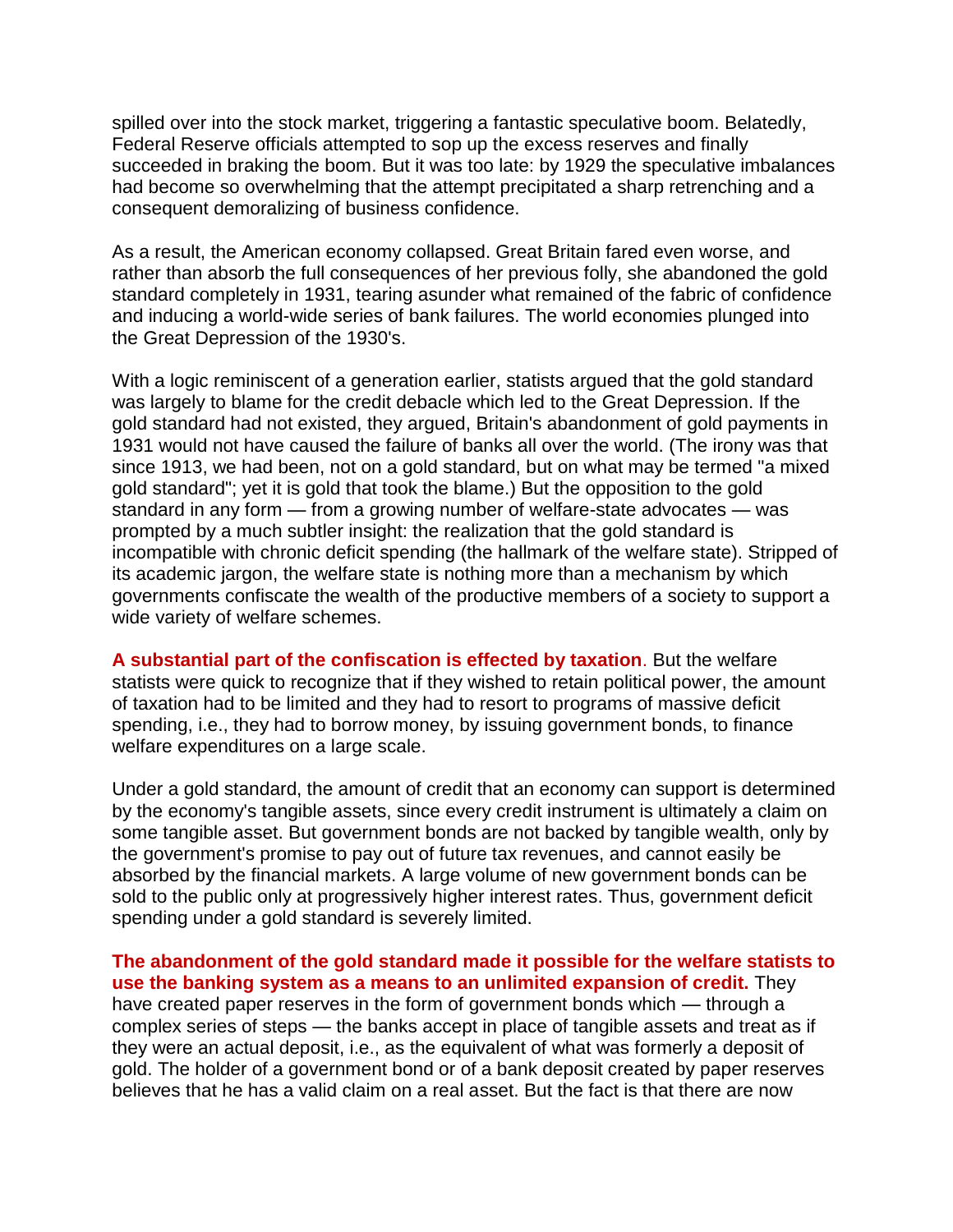more claims outstanding than real assets. The law of supply and demand is not to be conned. As the supply of money (of claims) increases relative to the supply of tangible assets in the economy, prices must eventually rise. Thus the earnings saved by the productive members of the society lose value in terms of goods. When the economy's books are finally balanced, one finds that this loss in value represents the goods purchased by the government for welfare or other purposes with the money proceeds of the government bonds financed by bank credit expansion.

**In the absence of the gold standard, there is no way to protect savings from confiscation through inflation**. There is no safe store of value. If there were, the government would have to make its holding illegal, as was done in the case of gold. If everyone decided, for example, to convert all his bank deposits to silver or copper or any other good, and thereafter declined to accept checks as payment for goods, bank deposits would lose their purchasing power and government-created bank credit would be worthless as a claim on goods. The financial policy of the welfare state requires that there be no way for the owners of wealth to protect themselves.

This is the shabby secret of the welfare statists' tirades against gold. Deficit spending is simply a scheme for the confiscation of wealth. Gold stands in the way of this insidious process. It stands as a protector of property rights. If one grasps this, one has no difficulty in understanding the statists' antagonism toward the gold standard.

## *NOW THAT YOU KNOW BETTER, HOPEFULLY YOU CAN DO BETTER?*